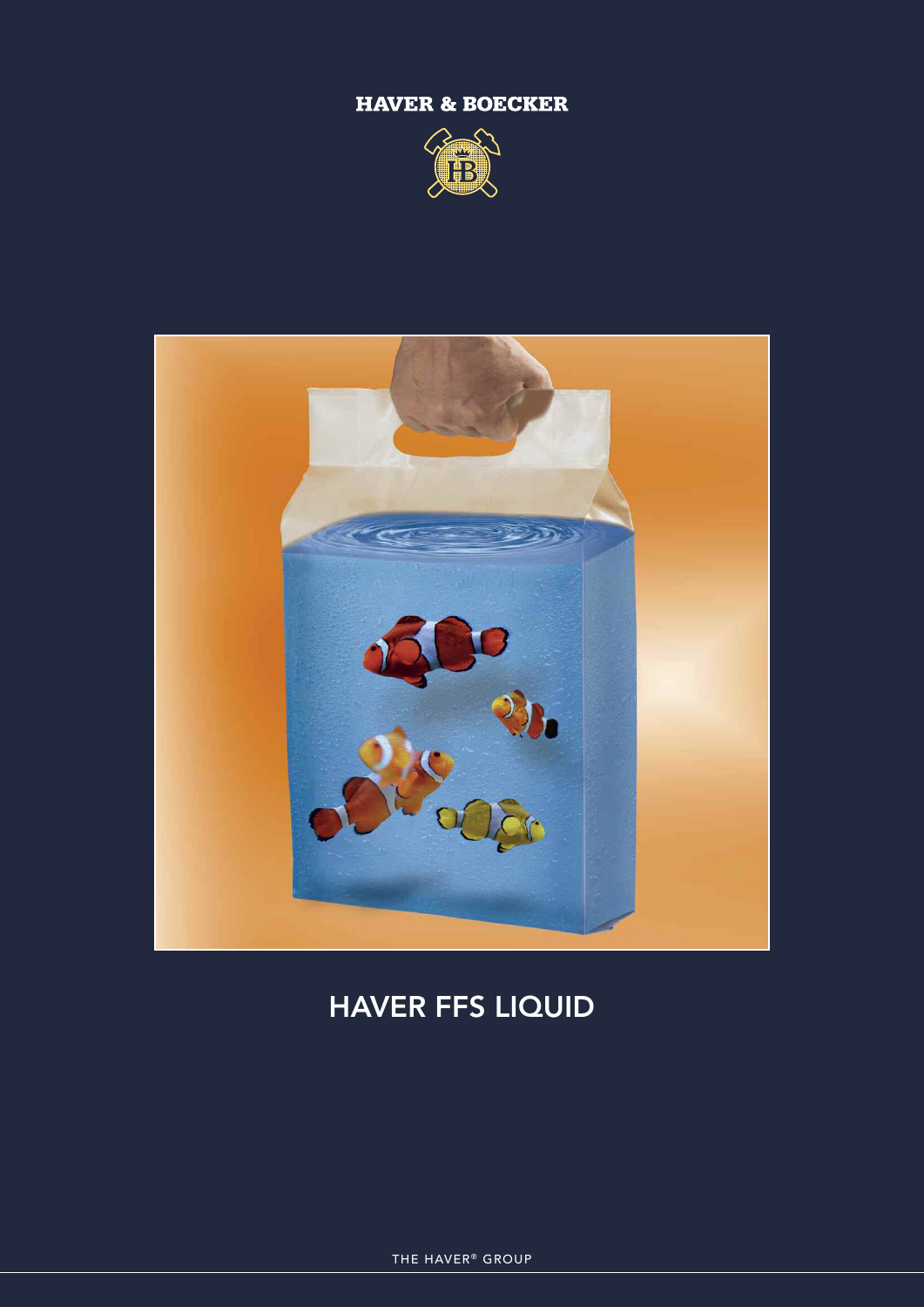**The HAVER FFS liquid is a fully automatic plant for filling pasty and liquid products into tubular PE film bags.**

Well-established components of the successful HAVER FFS technology and the pail filling machines of our subsidiary FEIGE FILLING have been combined.

The result: Highest filling performance and optimal weight accuracy for filling pasty and liquid products into PE bags.

The filling of the bag is controlled by means of the weigher software which controls the opening angle of the filling valve. This leads to exact filling weights with short filling time. After the filling process the residual air in the bags is sucked off and the PE bag is tightly sealed.

The integrated construction of the plant allows quick assembly on site and commissioning. All components - from the bag manufacture to the bag discharge - are mounted, wired and controlled in an integrated system.

**HAVER FFS liquid revolutionise the fully automatic filling of pasty and liquid products. This packaging technology offers you and your customers important advantages:**

- n flexible packaging
- cost advantage for the packaging material
- **n** less shipping volume
- quick and complete emptying of the bags by means of press rollers
- n much less effort for disposal of the emptied bags
- $\blacksquare$  performance > 600 units/hr

**HAVER FFS liquid : The perfect solution, ecologically and economically – from production to consumption**





Central weighing and operating terminal Controlled bag placing process **Alternation** Controlled bag placing process **High-performance filling valve** Filling valve Filling and sealing station









THE HAVER<sup>®</sup> GROUP